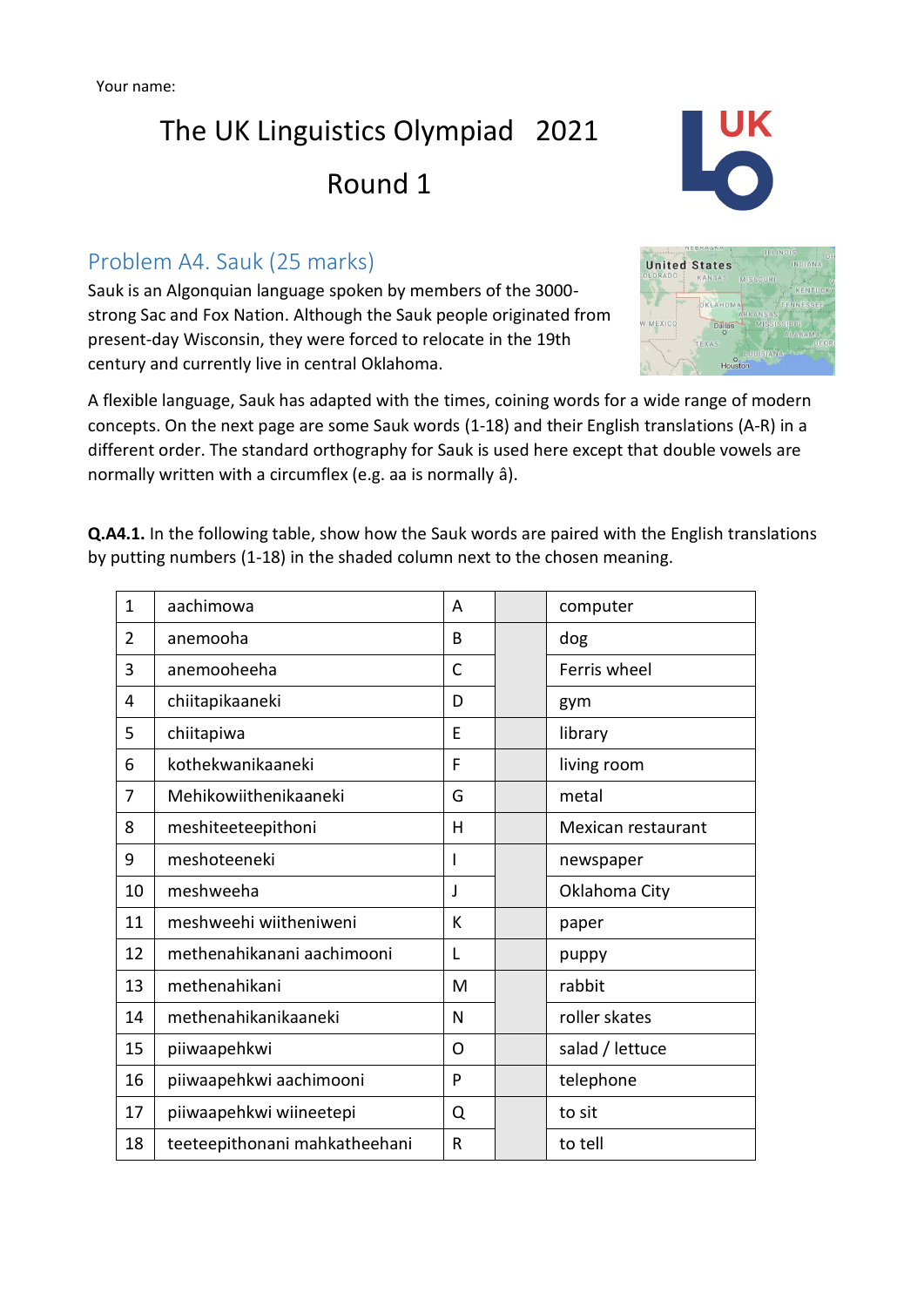# The UK Linguistics Olympiad 2021 Round 1



**Q.A4.2.** Fill the shaded gaps in the following table:

| meshweeheeha |             |
|--------------|-------------|
|              | to be heavy |
|              | brain       |

The following notes may be helpful:

- A Ferris wheel is an amusement ride consisting of a large, rotating wheel that carries passengers.
- Oklahoma City is the capital of Oklahoma.
- A gym is a facility where exercise is performed (e.g. weightlifting).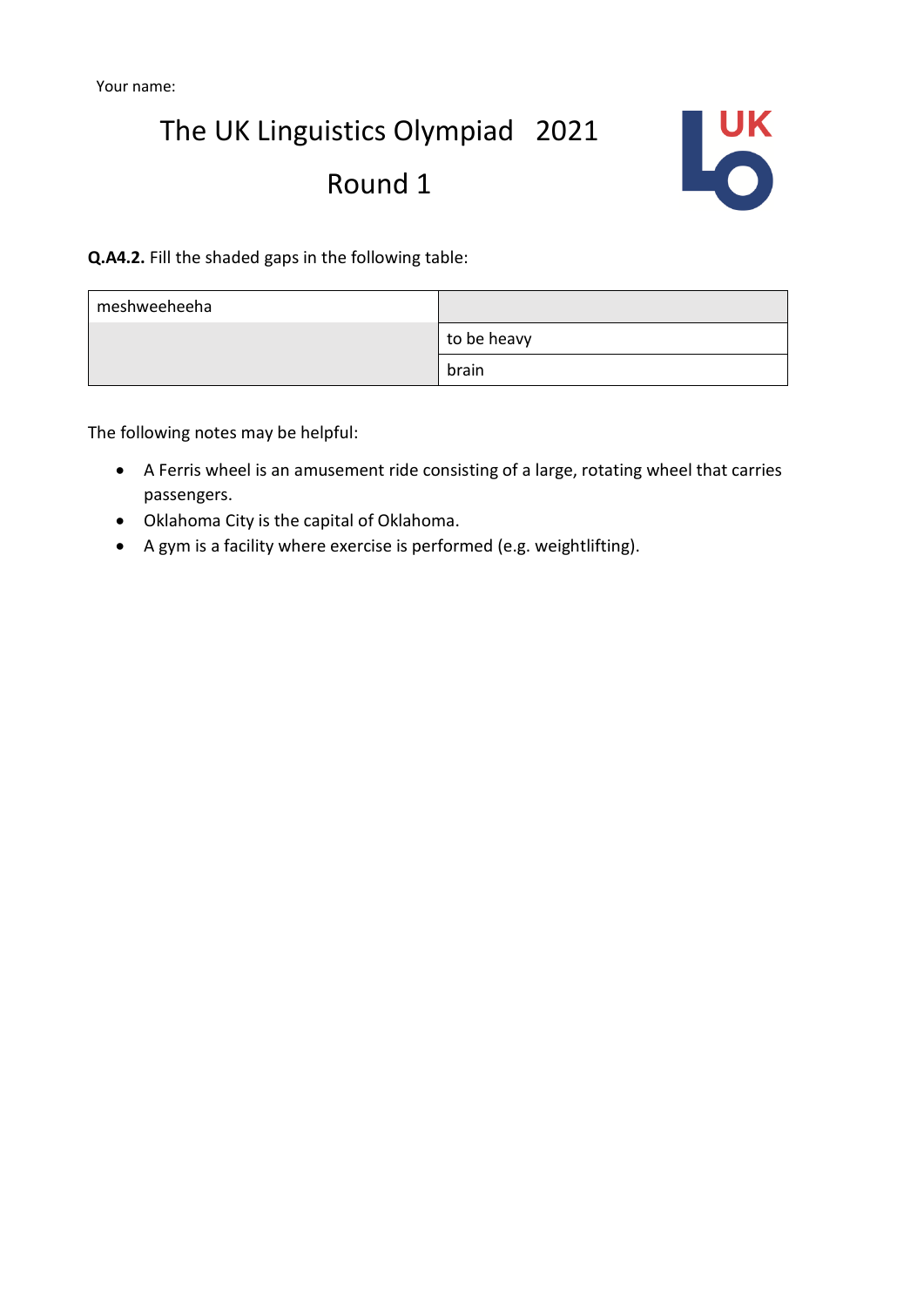The UK Linguistics Olympiad 2021

## Round 1



## Solution and marking.

Scoring: (max 21)

- A4.1: 1 point for each correct number. (max 18)
- A4.2:
	- o 1 point for each fully correct answer. (max 3)

#### **Q.A4.1.**

| $\mathbf{1}$   | achimowa                   | A              | 17             | computer           |
|----------------|----------------------------|----------------|----------------|--------------------|
| $\overline{2}$ | anemoha                    | B              | $\overline{2}$ | dog                |
| 3              | anemoheha                  | $\mathsf{C}$   | 8              | Ferris wheel       |
| 4              | chitapikaneki              | D              | 6              | gym                |
| 5              | chitapiwa                  | E              | 14             | library            |
| 6              | kothekwanikaneki           | F              | 4              | living room        |
| 7              | Mehikowithenikaneki        | G              | 15             | metal              |
| 8              | meshitetepithoni           | Η              | $\overline{7}$ | Mexican restaurant |
| 9              | meshoteneki                |                | 12             | newspaper          |
| 10             | meshweha                   | J              | 9              | Oklahoma City      |
| 11             | meshwehi witheniweni       | К              | 13             | paper              |
| 12             | methenahikanani achimoni   | L              | 3              | puppy              |
| 13             | methenahikani              | M              | 10             | rabbit             |
| 14             | methenahikanikaneki        | N              | 18             | roller skates      |
| 15             | piwapehkwi                 | $\overline{O}$ | 11             | salad / lettuce    |
| 16             | piwapehkwi achimoni        | P              | 16             | telephone          |
| 17             | piwapehkwi winetepi        | Q              | 5              | to sit             |
| 18             | tetepithonani mahkathehani | R              | $\mathbf{1}$   | to tell            |
|                |                            |                |                |                    |